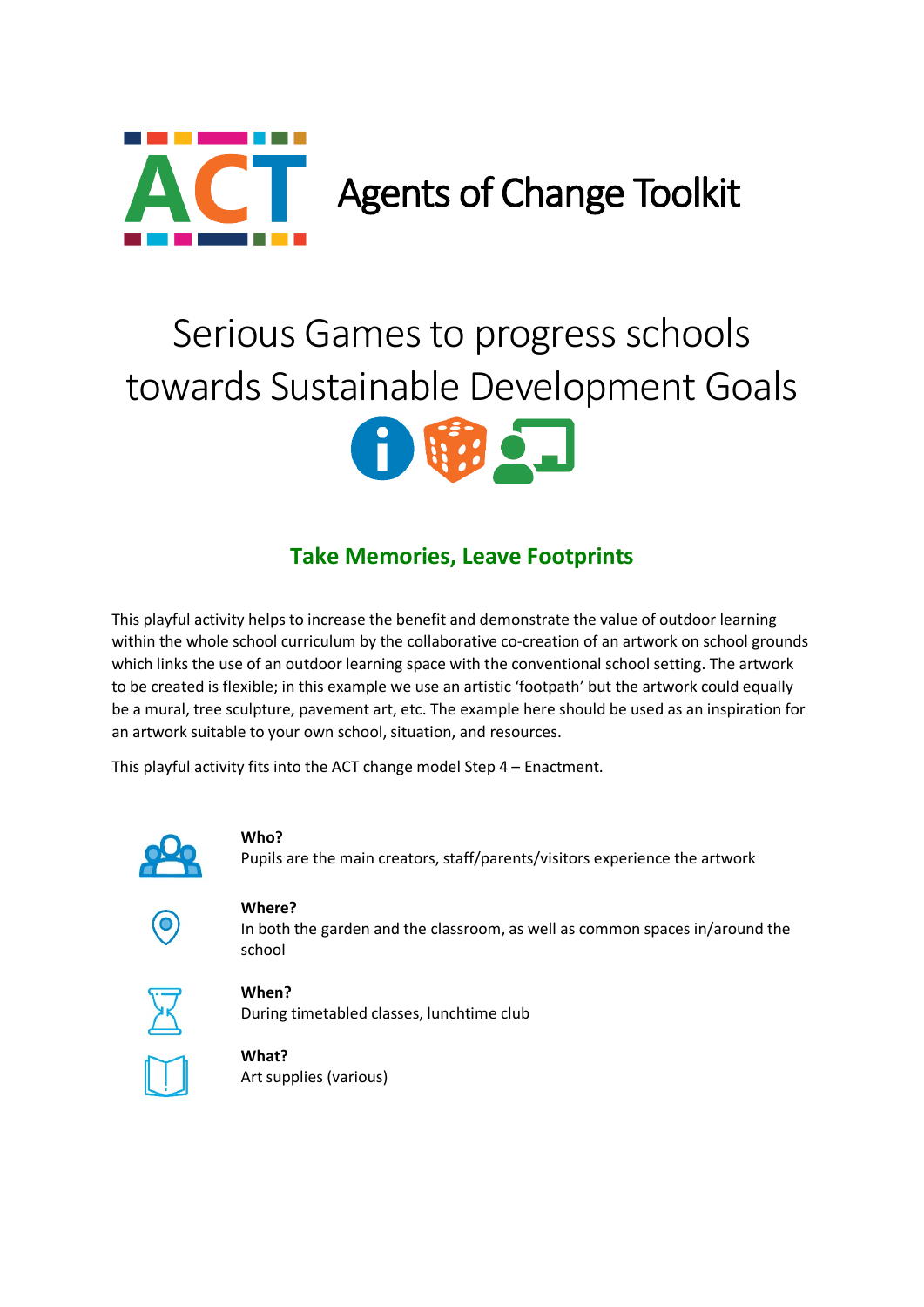### You will need

'Stepping stones' and/or pebbles, paint, footprint decals and marker pens (or paper, pens, and sticky plastic suitable for flooring), (optional: chalk)

#### How to play

#### Setup

Explain the artwork concept to all classes who will be taking part and make clear what physical art or craft materials are available and what they will be used for. Also make clear how the artwork will be collaboratively built up over time and what form each individual contribution will take. Ideally the artwork should a) provide a literal or metaphorical link between the classroom(s) and the outdoor learning space and b) be clearly visible by other staff and visitors to the school.

Pupils' ownership and control over the artwork should be emphasised.

**Example:** *"We are going to slowly build a footpath from our class to the garden which shows how we feel about it – if you want to write a sentence or two of text then write on a footprint sticker and we can stick them down in the corridor. We also have these pebbles that you can paint with faces and place around the border of the garden. Also, as a class we are going to come up with a few words about today's activity to paint onto this stepping stone which we'll place in the garden itself. Next week we can build up the footpath more and you can give me your ideas for how to add to it."*

#### Repeated activity each session

As part of lesson planning, each time there is an activity using the outdoor space, time for reflection should be built into the session. This reflection should be guided and will feed into the co-design and production of individual artistic contributions to the overall artwork (e.g. a painted stone). Each individual artefact is then added, by the pupil, to the artwork at the end of the session.

#### Repeated sessions build up the activity

Repeat the above activities each time outdoor learning takes place and include reflection on the artwork and process of creation itself in the reflection activities. Where necessary additional modelling and guidance can be included to develop the artwork in the most constructive way.

#### Visibility and curiosity

As the artwork begins to appear and is expanded over multiple sessions, it will reinforce the activity outcomes for participating pupils and also start to gain notice by staff and pupils who are not involved, as well as parents and other visitors. This should spark conversations outside of the context of these activities, as well as making the benefits of the activity visible in an interesting way.

#### Extension and expansion

After several sessions, the artwork could be redesigned/expanded to both include suggestions from the pupils and also to encourage further, or more in depth, creative exploration of the outdoor space.

#### Finishing the activity

You can be flexible about if/when the artwork can be considered to be 'finished'. Artworks could be ephemeral and ongoing (e.g. a chalk footpath which washes away in the rain), or aim to be finished for a particular end point (e.g. a parents' evening). Alternatively, they could be added to for as long as enthusiasm and resources allow.

If the artwork has an end point (perhaps because classes have to take turns using an outdoor learning space so have access for just one term), it is strongly recommended that the pupils are actively engaged in how to document the artwork before it is taken down. For example, in a final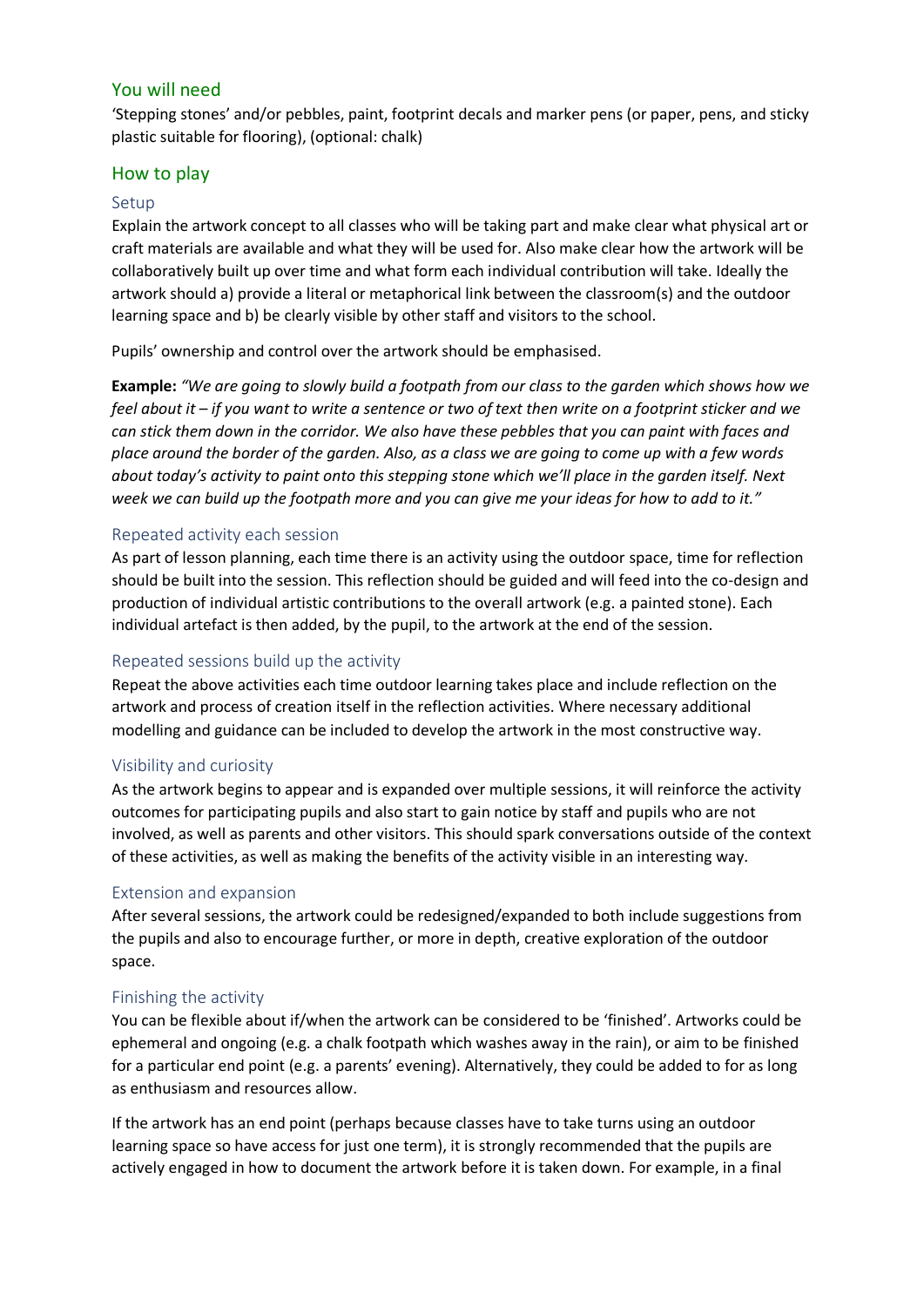session, pupils could be tasked to make a short video, walking along and curating the footpath before being given their own painted pebbles/footprints to take home. The videos could then be used for advocacy purposes.

### Game adaptations

This playful activity is designed around linking an outdoor learning space with the whole school curriculum, however the mechanics would work equally well for any activity where the focus is on communication across the school community and the purpose of that communication is to demonstrate or inspire. Examples of adaptations could include:

- A school-gate sculpture which captures how the pupils feel about traffic safety and exhaust fumes at drop-off/pickup time. (The main ILO being to encourage parents to not drive right up to the school). ACT THEME: *Capturing diverse perspectives on change*.
- A shared online whiteboard for teachers to quickly doodle their solutions to managing their workloads. (The main ILO being to share best practice and improve efficiency especially for less experienced staff.) ACT THEME: *Agents of change within the confines of heavy workloads/Techniques for remote communication*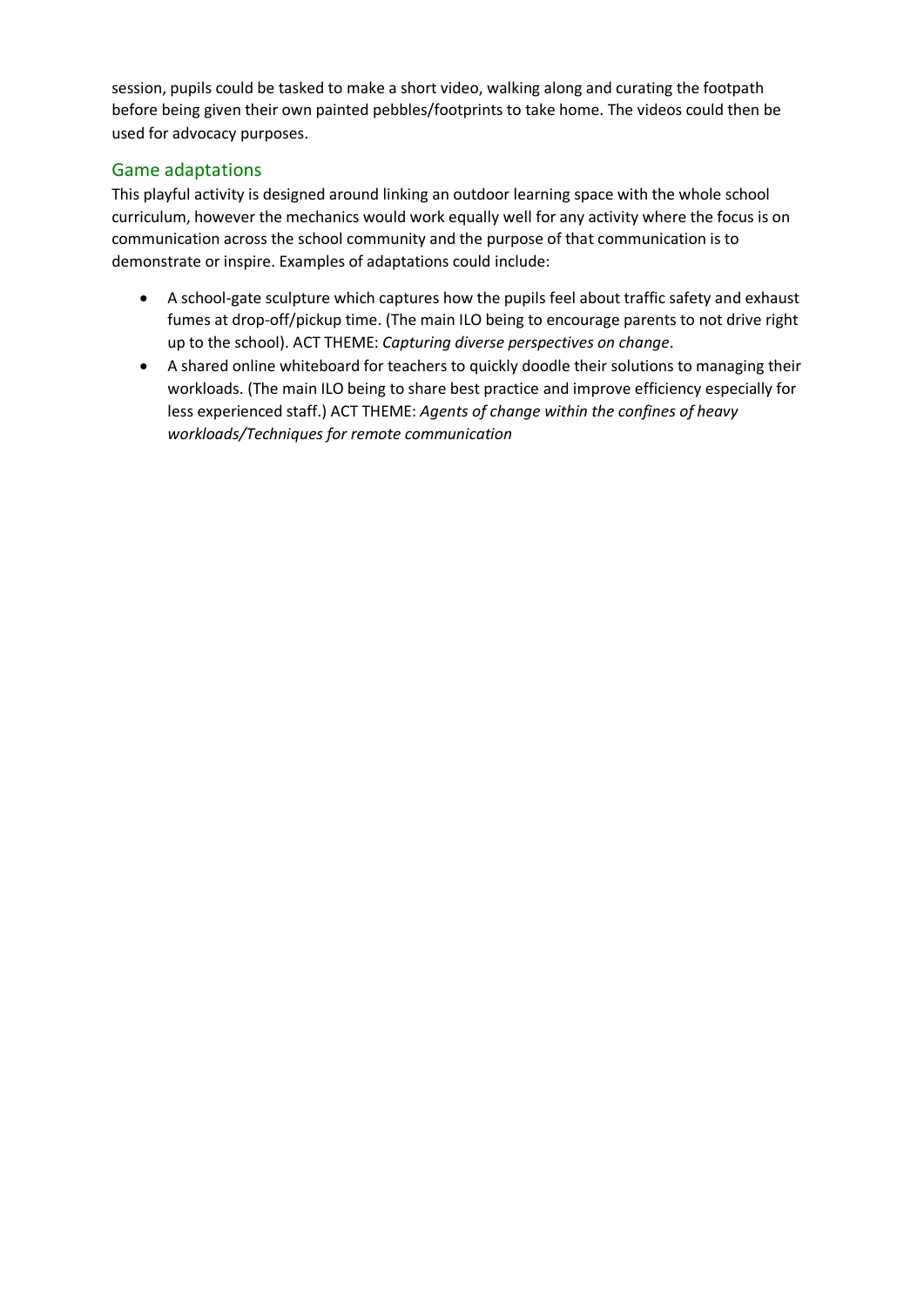# **Understanding "Take Memories, Leave Footprints" better**

#### Game purpose

The overall purpose of this game is to help integrate and recognise a change activity within the whole school curriculum. It fits into the ACT change model Step 4 – Enactment. The game is specifically intended to support using nature to help both wellbeing and learning in a different sort of school environment and increasing experienced connection to nature and environmental issues whilst building on real life skills. This is in the context of use of the garden becoming an integral part of the Health and Wellbeing curriculum and challenging potential resistance (from either parents or leadership) to a change from just teaching in the conventional classroom setting. Furthermore, it makes progress on the learner entitlement to Learning for Sustainability.<sup>[1](#page-3-0)</sup>

#### Desired change

The primary desired change is "To have health and wellbeing connected to our garden an integral and valued part of school community life" which falls under several of the ACT priority areas but is particularly relevant to *Addressing the perception of change as 'too risky'*.

### Instructional design

Instructional design focussed primary on communication between different groups (pupils, staff, leadership, parents) and the collaborative modelling and recognition of good practice, leading to an explicit association of the outdoor activities with their benefits. The form taken combines physical engagement with the outdoor space with cognitive reflection leading to a creative and/or emotional response to the activity.

#### Intended Learning Outcomes

- Health and Wellbeing connected to our garden is understood and supported by senior management
- Staff and parents see the benefits of the garden-based activities
- Pupils have an increased sense of ownership over the garden
- Due to a change the perception of education in its traditional form in a high school, there is no resistance to teaching and learning outside the classroom setting

#### Desired Learning Behaviour

• To associate the importance of nurture for the development of wellbeing with outdoor learning.

Specific learning mechanics are captured in the gameplay loop diagram below.

#### Gameplay loop

The below diagram shows the gameplay loop for this activity (including reference to relevant out-ofgame activities). Specific learning mechanics are shown in blue and specific game mechanics are shown in yellow.<sup>[2](#page-3-1)</sup>

<span id="page-3-0"></span> <sup>1</sup> [https://education.gov.scot/improvement/learning-resources/a-summary-of-learning-for-sustainability](https://education.gov.scot/improvement/learning-resources/a-summary-of-learning-for-sustainability-resources)[resources](https://education.gov.scot/improvement/learning-resources/a-summary-of-learning-for-sustainability-resources)

<span id="page-3-1"></span> $<sup>2</sup>$  For more on the game design framework being used here, see Arnab et al (2015) Mapping learning and game</sup> mechanics for serious games analysis. British Journal of Educational Technology, 46, 391–411.